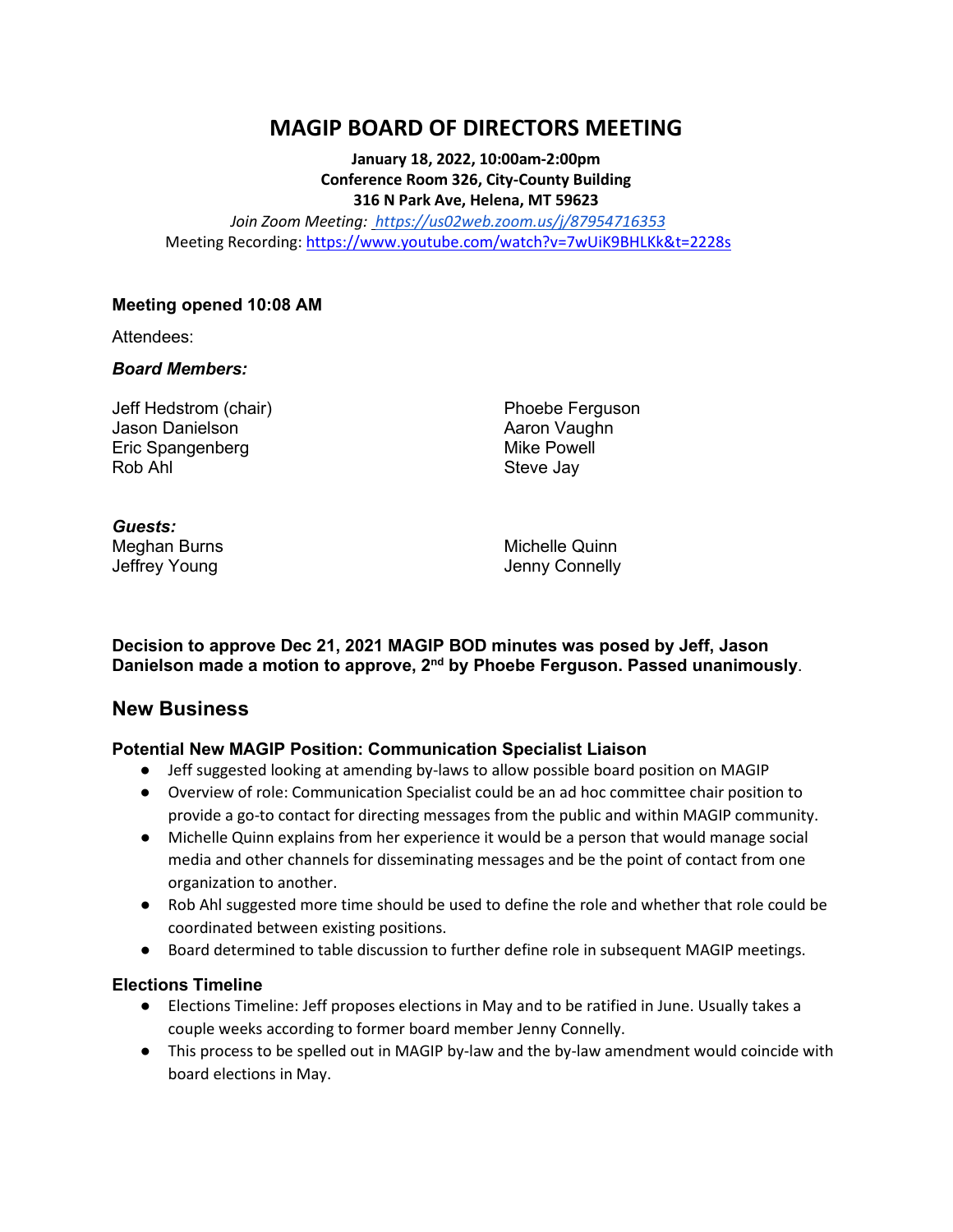### **Financial Discussion:**

- Nate said that new roles for MAGIP bank account management have been officially recorded and that the new document describes such roles with access and co-signing ability with the current Wells Fargo account.
- New roles allow more flexibility, in case the Treasurer is not present to write or approve transfer of funds, namely if not there to write checks where a payment needs to be made immediately.
- The co-signer will be able to access funds when the board does not have a treasurer immediately on-hand.
- The new co-signer would be Michelle Quinn.
- Will wait to have people read the document before motioning a vote.

## **Members Meeting:**

- Board discussed Members Meeting at Big Sky GeoCon in Missoula.
- Board considered either conducting its' typically monthly board meeting in conjunction with a Members Meeting at the conference or keeping the board meeting as it traditionally has been, Friday morning after the conference.
- Members meeting at the Geo conference on Tues 3-4:30p is the proposed timeline by Jeff vs the alternative Friday.
- The purpose is to highlight board positions and their roles and also to engage with the members.
- Board discussed the idea of having a BOD meeting with member's meeting vs having the board meeting separate.

### **MAGIP Members and Job Board:**

- Jason brought up an example of a new member who was looking for GIS work and he started the discussion with the board to explore more avenues with MAGIP to help promote matching job seekers with organization hiring, aside from the Google list serve.
- Steve says that the job board on the MAGIP discussion forums has grown stagnant and difficult to route new job posting traffic – says it's worth revisiting.
- The discussion revolved around possible paid job postings and member's only viewing of posted positions as well as refining job searches to make the board better than basic search engine job searches. Discussion to be revisited with Members Meeting to get MAGIP member views.

# **Reports**

# **Treasurer's Report - Nate**

- Update of everyone's address to update non-profit status with Secretary of State.
- State Library pushing for memberships especially through MLIA.
- Tax resource talked about contacting and doing taxes in March.

# **Local Government SIG – Chair Tommy Luksha**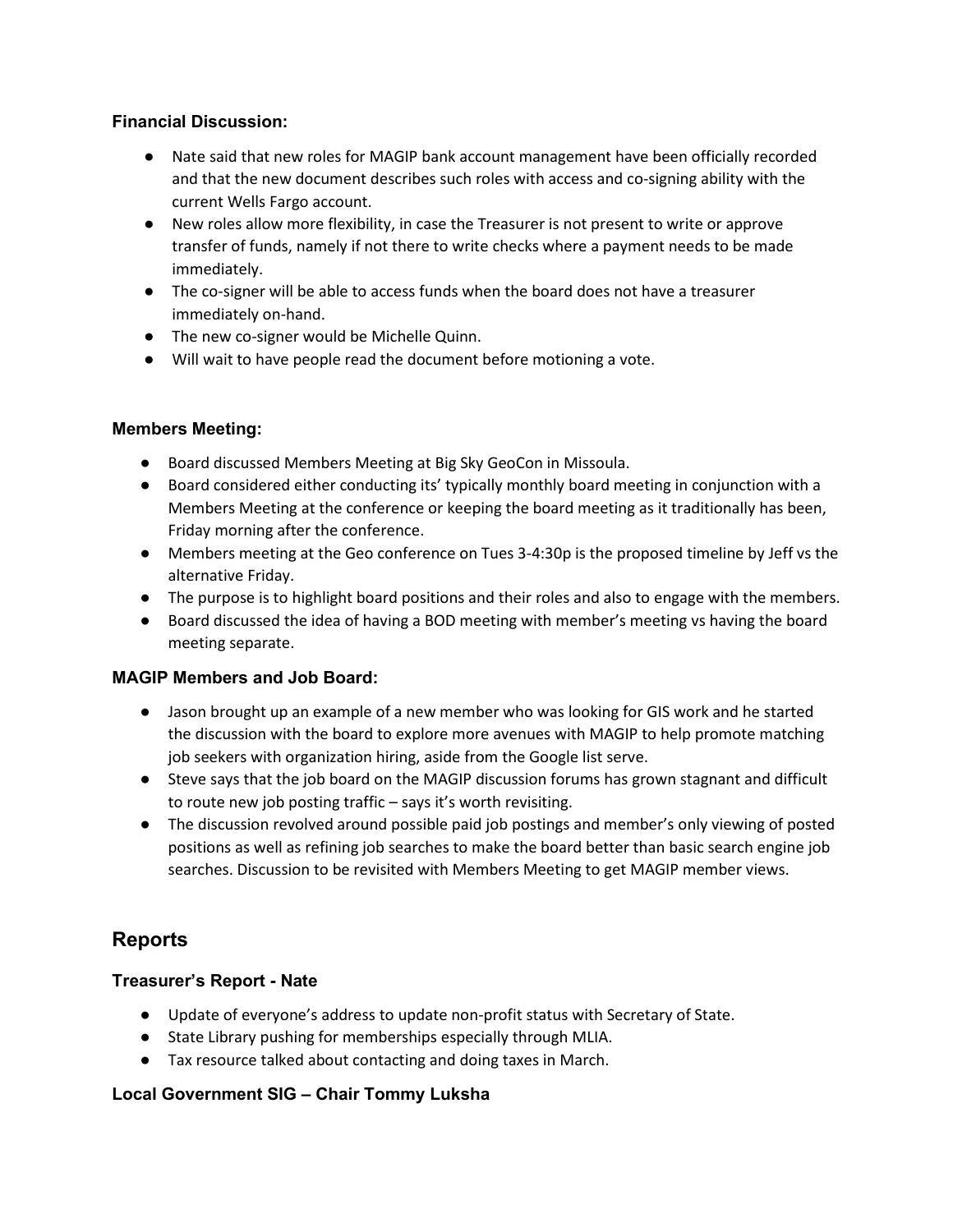- Tommy says membership growing rapidly.
- As the newly elected chair, he says he will improve with meeting notes, agendas, and targeted approach on participation (at least 20 people per meeting).
- Group cycles through topics of interest by voted priority.
- Trying to accommodate all interests latest was talk covering land records with the next meeting to go over city/county addressing.
- Jeff suggested updating the SIG agenda on the MAGIP site prior to the next meeting.

## **Conference Planning – Phoebe Ferguson**

- Conference time outline is set, will have more time to flesh out.
- There are 6 gold, 1 silver sponsors set. Awards are still up in the air.
- Looking to create a Covid guideline, weighed with Holiday Inn's guideline. Leaning toward 'highly recommended' for mask wearing. Holiday Inn has a link to their safety protocols.
- Currently have 24 rooms reserved.
- Looking for track chairs in categories with Government, GIS and Health, and possibly AES and Engineering and Design.

## **Tech Committee – Jason Danielson**

- Currently populating workshop info details needing more details and abstracts from instructors (emails sent out) – including bios, software requirements and means of fielding Q and A.
- Trying to get this confirmed by the end of this week on the  $23^{rd}$ .
- Census is looking for workshop space. Looking at 2 workshops (2020 ACS, and processing the 2020 Census data).
- Instructor, Jon Hogland, is interested in adding another workshop. Jon is willing to host a machine learning analysis workshop as the second workshop from his python.
- Amanda from Imagine Nation Brewery planning on attending the conference keynote as well as hosting the meet-up at her brewery. Her talk will be over community involvement. Need a photo and bio for Amanda as a feature on the site (\*See subsequent meeting notes as she had to cancel keynote).

### **Cadastral Working Group Meeting – Jeff Hedstrom**

- New Cadastral Tech working group made created and will be held quarterly led by Jeff Hedstrom.
- Focused on agencies that use cadastral as well as wanting to help maintain the state system.
- Topics are over what's working, what's not and get an assessment plan.
- Try to understand the completeness. Also recommendations for funding and priorities with CadNSDI.

### **Scholarships and Grants – Rob Ahl**

● Rob getting emails from students saying they did not get scholarship funds due to the amount of credits taken and the school's policy (specifically the issues he received from U of M) – yet details were worked out and students were ultimately funded.